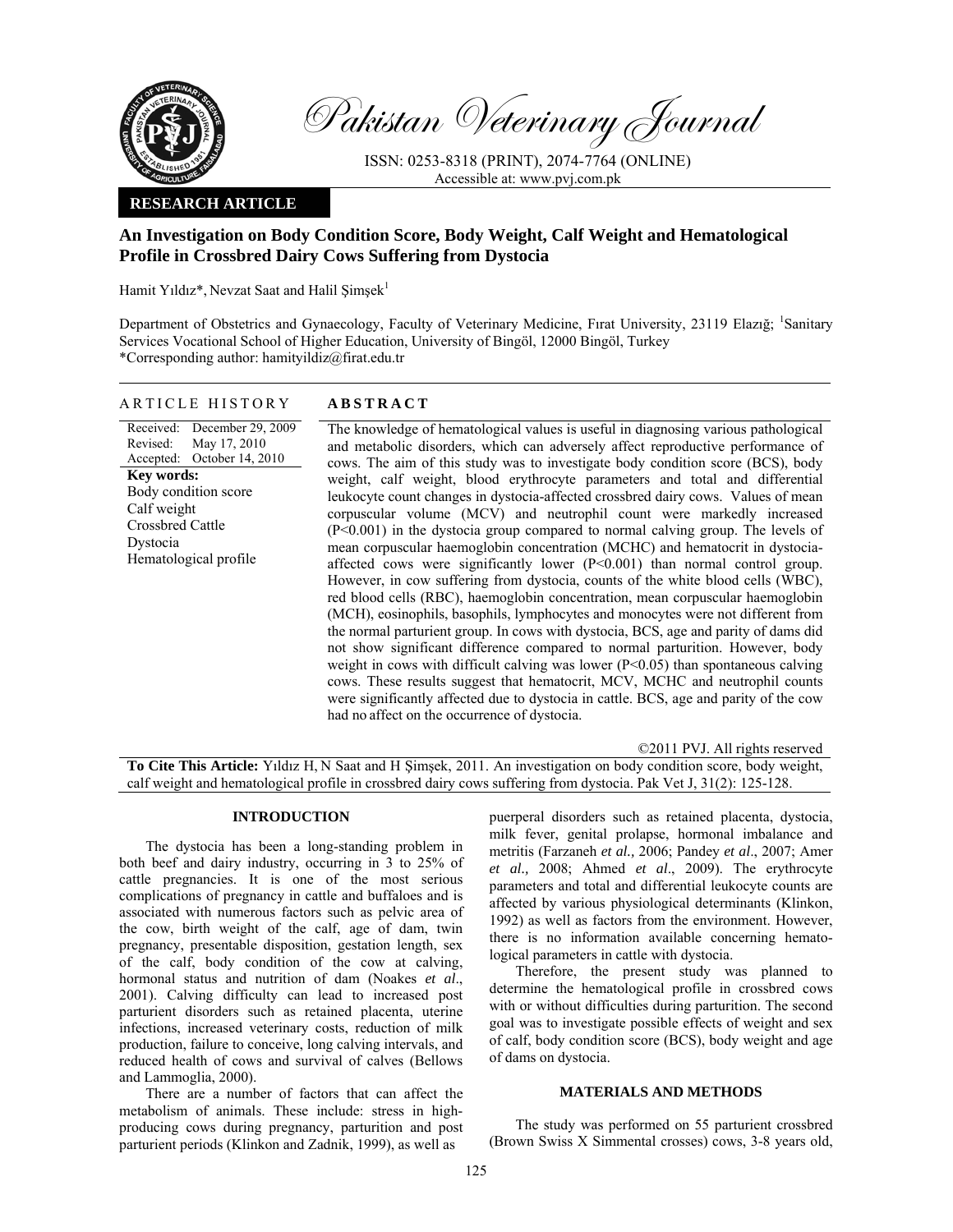brought to the Clinic of Obstetrics and Gynaecology, Faculty of Veterinary Medicine, University of Firat, Turkey between September 2007 and October 2008. The cow weight was recorded before parturition, by using the chest girth (circumference of the thoracic cavity immediately behind the fore limbs) measurement (Bures *et al.,* 2008). The assessments of the BCS were made as described by Edmonson *et al.* (1989). The scores were assigned using a five-point scale (0=very thin to 5=grossly fat). It was based on the palpation of the transverse processes of the loin vertebrae, cranial coccygeal vertebrae, and tuber ischii. The body conditioning was always performed by the same person.

All the cows were pluripara and were under almost similar breeding and feeding management. Out of these animals, 20 cows gave normal birth with no assistance was required, while 35 cows were admitted with dystocia for assistance at calving. This study did not include animals subjected to Fetotomy or Caesarian section. Moreover, epidural anaesthesia was not used for the cows which needed mechanical extraction.

#### **Blood collection**

Blood samples were taken after a gynaecologicl examination, before the obstetrical manipulation to correct dystocia. Similarly, normally calved cows were sampled before delivery. The blood (5 ml with added EDTA) was taken from the jugular vein.

#### **Hematological measurements**

Hematological values were determined according to the standard procedures (Jain, 1993). The red blood cell counts (RBC) and total white blood cell (WBC) counts were performed by the improved Neubauer hemocytometer (Fisher Scientific, Loughborough, UK). The hematocrit (Hct) values were determined by the microhematocrit method, centrifuging samples at 12,000 rpm for 10 minutes. Acid-hematin method was used to determine hemoglobin (Hb) concentration using Sahli-Helling's hemoglobinometer (Fisher Scientific, Loughborough, UK). The blood smears were stained with Giemsa's stain to calculate the differential leukocyte percentages, counting 200 leukocytes. Wintrobe indices including mean corpuscular volume (MCV), mean corpuscular hemoglobin (MCH) and mean corpuscular hemoglobin concentration (MCHC) were calculated from values of RBC count, PCV percentages and Hb concentration via the conventional method (Jain, 1993; Sabri *et al*., 2009).

#### **Statistical analysis**

All the data were expressed as mean  $\pm$  standard deviation (SD). The independent-samples t-test was applied in order to compare the normal and dystocia groups for each evaluated parameter. To determine the significance of interactions between variables in each group, Pearson's correlation coefficients were computed. All analyses were performed using the Statistical Package for Social Sciences software (SPSS 12.0, Chicago, IL; 2003).

#### **RESULTS**

In this study, the duration of the obstetrical procedures was recorded as 25 to 30 min for dystocia affected cows. All the animals were able to stand after delivery and no complication was seen. Majority of dystocia cases were due to fetal causes such as birth weight of calf, head or limb deviations and carpal and hock flexion. Some cases were due to maternal causes (uteruine inertia, inadequate size of birth canal). Calves of dystocia-affected cows were delivered by traction from birth canal after correction of the presentation, position and posture.

The body weight and condition were correlated  $(r=0.40; P<0.05)$ , and the body weight and the age of the cows were also correlated with dystocia (r=0.39; P<0.05). Moreover, a similar correlation was observed between parity and the age of cow in both groups  $(r=0.64, P<0.01;$  $r=0.50$  P<0.05). The mean live weight at calving in cows of difficult parturition was lower than those with normal parturition (P<0.05). The age, BCS, parity of dam, sex of calf and birth weight of calves in cows calving with assistance did not differ from cows without dystocia (Table 1).

Hematological parameters in cows suffering from dystocia and normal calvers are summarized in Tables 2 and 3. In cows suffering from dystocia, white blood cells (WBC), red blood cells (RBC), haemoglobin concentrations, mean corpuscular haemoglobin (MCH), eosinophils, basophils, lymphocytes and monocytes were non significantly different from the normal group. Mean corpuscular volume (MCV) and neutrophils markedly increased  $(P<0.001)$  in the dystocia group as compared to normal birth group. However, mean corpuscular haemoglobin concentration (MCHC) and the hematocrit in dystocia-affected animals was lower  $(P<0.01)$  than in normally calving cows.

#### **DISCUSSION**

In general, dystocia in cattle is of great economic importance due to the cost of treatment and veterinary care (Lo pez de Maturana *et al*., 2007). Body condition scoring is being used as a management tool to assess the energy reserves and nutritional status of dairy cattle. BCS must be optimal to ensure an easy calving. Overconditioned cows have been reported to have a higher risk of dystocia and metabolic disorders (Schroeder and Staufenbiel, 2006). Scott (2002) reported that heifers requiring assistance at calving had significantly higher BCS compared to those with normal calvings. Change in BCS is related to both changes in live weight and body composition in dairy cattle (Wright and Russel, 1984). In this study, BCS in cows with and without dystocia were recorded as 2.87±0.53 and 2.90±0.38, respectively, and there was no difference between the two groups. These findings are consistent with earlier observations of Ruegg and Milton (1995) and Berry *et al*. (2007), who did not observe any significant effect of BCS on dystocia in the perinatal period.

Body condition score effects were significant for cow body weight, accounting for 16% of the variability in weight. The correlative coefficient for the relationship between body weight and body condition score in cows calving with assistance was  $r=0.40$  (P<0.05). Similar correlations were also recorded by Nesamvuni *et al*. (2000) in Nguni-type cattle (0.47), Northcuttz *et al*.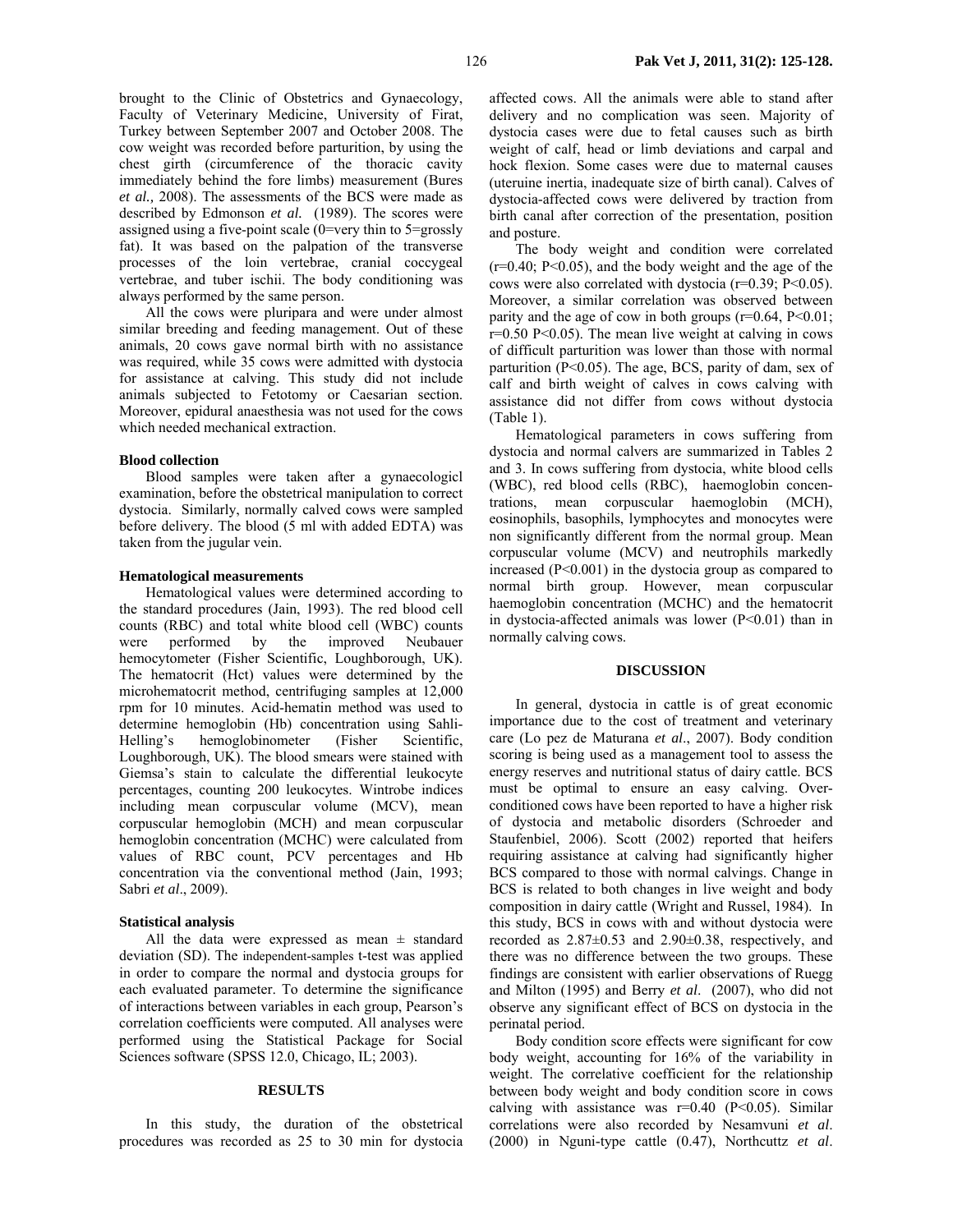(1992) in Angus (0.48) and Nelsen *et al*. (1985) in Hereford and crossbred cows (0.31). Body weight in cows tended to increase until 6 years of age. Older cows tended to be lighter than cows 6 to 10 years of age (Northcuttz *et al*., 1992). In the present study, mean live weight at calving in cows with difficult parturition was lower than in cows with normal parturition  $(P<0.05)$ . A similar observation was made by Hoffman and Funk (1992) showing that the greater cow body weight at calving the lower is the rate of dystocia. A positive correlation  $(r=0.39, P<0.05)$  was recorded between body weight and the age of cow in difficult calving group. This is in agreement with findings of Northcuttz *et al*. (1992) that for body weight of cows, the effects of cow age were highly significant (P<0.0001) sources of variation. In addition, similar positive correlations between age and body weight in buffaloes were reported by Naz and Ahmad (2006).

**Table 1:** Age, body weight, parity and BCS of the cows with and without dystocia and birth weight of their calves (mean ± SD)

| <b>Parameters</b>    |       | Normal<br>parturition<br>$(n=20)$ | Dystocia<br>$(n=35)$        | P<br>value |
|----------------------|-------|-----------------------------------|-----------------------------|------------|
| Live weight (kg)     |       |                                   | 538.00±112.06 465.28±116.53 | 0.05       |
| Body condition score |       | $2.90 \pm 0.38$                   | $2.87 + 0.53$               |            |
| Age (year)           |       | $4.65 \pm 1.69$                   | $4.68 \pm 1.95$             |            |
| Weight of            | Male  | $42.00 \pm 5.58$                  | 44.45±4.95                  |            |
| calves (kg)/         | Femal | $41.72 \pm 8.11$                  | 40.92±4.60                  |            |
|                      | Total | 41.85±6.59                        | $43.14 \pm 5.06$            |            |
| Parity               |       | $2.60 \pm 1.18$                   | $2.85 \pm 1.80$             |            |
| Stillborn (n)        |       | 2                                 | 5                           |            |
|                      |       |                                   |                             |            |

**Table 2:** Erythrocytic parameters of cows with dystocia and normal parturition (mean±SD)

| <b>Parameters</b>  | Normal             | Dystocia (n=35)  | Р     |
|--------------------|--------------------|------------------|-------|
|                    | parturition (n=20) |                  | value |
| RBC $(10^6/\mu I)$ | $7.51 \pm 0.31$    | $7.52 \pm 0.69$  |       |
| $Hb$ (g/dl)        | $10.59 \pm 0.66$   | $10.27 \pm 0.66$ |       |
| HCT(%)             | 35.37±4.26         | 32.40±4.91       | 0.01  |
| MCV(f)             | 53.35±7.67         | 58.66±6.22       | 0.001 |
| MCH(pg)            | 17.46±0.95         | 17.09±1.55       |       |
| MCHC (g/dl)        | 33.18±3.60         | $29.41 \pm 3.72$ | 0.001 |
|                    |                    |                  |       |

**Table 3:** Total and differential leukocytic counts in dystociaaffected and normally calving cows (mean±SD)

| Parameters         | Normal             | Dystocia         | P     |
|--------------------|--------------------|------------------|-------|
|                    | parturition (n=20) | $(n=35)$         | value |
| $WBC (10^3/\mu l)$ | $6.07 \pm 0.32$    | $6.03 \pm 0.47$  |       |
| Neutrophils (%)    | $26.05 \pm 3.51$   | $28.25 \pm 1.75$ | 0.001 |
| Eosinophils (%)    | $2.85 \pm 2.25$    | $2.37 \pm 1.33$  |       |
| Basophils (%)      | $0.90 \pm 1.02$    | $1.11 \pm 0.67$  |       |
| Lymphocytes (%)    | $66.25 \pm 3.69$   | $65.20 \pm 2.92$ |       |
| Monocytes (%)      | $2.45 \pm 1.39$    | $3.02 \pm 1.67$  |       |

Birth weight of calves is the most important factor leading to difficult calving. The calves delivered with assistance had 43.14±5.06kg weight. In contrast, the calves, which were born without assistance had the body weight by 1.29kg lower. Moreover, male calves were delivered with more difficulty, which was due to their bigger size and greater birth weight. However, Nix *et al*. (1998) reported no effect of calf sex on dystocia rates. Although the mean birth weight of male calves in cows

with calving difficulty was 2.44kg higher than calves of spontaneously calving dams, no significant difference between two groups was observed. This indicates that birth weight at parturition is critical for spontaneous calving. However, Nix *et al.* (1998) reported that calving difficulty rates increased by 0.23% for each kg of increased birth weight.

RBC count, eosinophils, monocytes and basophils in buffaloes having retention of fetal membranes (Pandy *et al*., 2007), WBC count, eosinophils, monocytes and basophils in cows with retained placenta (Farzaneh *et al*., 2006) and normal parturient animals were non– significantly different. Similarly, RBC, eosinophils and basophils remained unchanged in animals of prolapsed and control groups (Ahmed *et al*., 2005). In the present study, WBC and RBC counts, haemoglobin concentrations, MCH, eosinophils, basophils, lymphocytes and monocytes did not differ between the dystocia and normally calving groups. Data obtained in the study are in accordance with results of Pandey *et al*. (2007) and Amer *et al*. (2008). However, erythrocytes, total and differential leukocyte counts for both groups were within the normal ranges (Ahmed *et al*., 2005; Ferzaneh *et al*., 2006; Pandey *et al*., 2007; Amer *et al.,* 2008).

Values of MCV in buffaloes with uterine torsion (Amer *et al.,* 2008) did not differ from controls. Likewise, although the values of MCV in buffaloes with genital prolapse (Ahmed *et al.,* 2005) were higher than those of the controls, the difference was statistically non significant. In addition, Klinkon and Zadnik (1999) reported that the peri-parturient period in cattle did not significantly affect MCV values. Our findings regarding MCV values are in close agreement with those of Ahmed *et al*. (2005). Significantly higher MCV in dystocia as compared to normal labor might be due to regenerative anemia because immature RBC, which are released from the bone marrow into the peripheral blood at times of increase demand, are bigger in size than mature red blood cells (Jain, 1986). Moreover, estradiol-17ß hormone plays an important role in the erythrocytic picture, which leads to hydraemia in the circulation (El-Baghdady, 1979). In addition, in our study, the increase in MCV and the decrease in MCHC values in dystocia affected cows indicate macrocytic hypochromic anemia. This type of anemia may be due to relatively more loss of blood during labor or acute hemolytic anemia (Coles, 1986).

In the present study, a significant increase in neutrophils count was recorded in dystocia-affected animals as compared to normal control. Tarjinder and Singh (1993) and Ahmed *et al*. (2005) reported an increase in neutrophils count in prolapsed animals. This increase in the neutrophil count may be due to increased level of cortisol because of stress (Amer *et al*., 2008). However, neutrophilia has also been reported during excitement, exercise, adrenaline and ACTH release (Rakuljic-Zelov and Zadnik, 2002).

It has been shown that hematocrit values in buffaloes with retained placenta (Ahmed *et al*., 2009), prolapse (Ahmed *et al*., 2005) and uterine torsion (Amer *et al.,*  2008) were lower compared to control animals. In this study, blood hematocrit values were lower in cows suffering from dystocia. This decrease might be due to